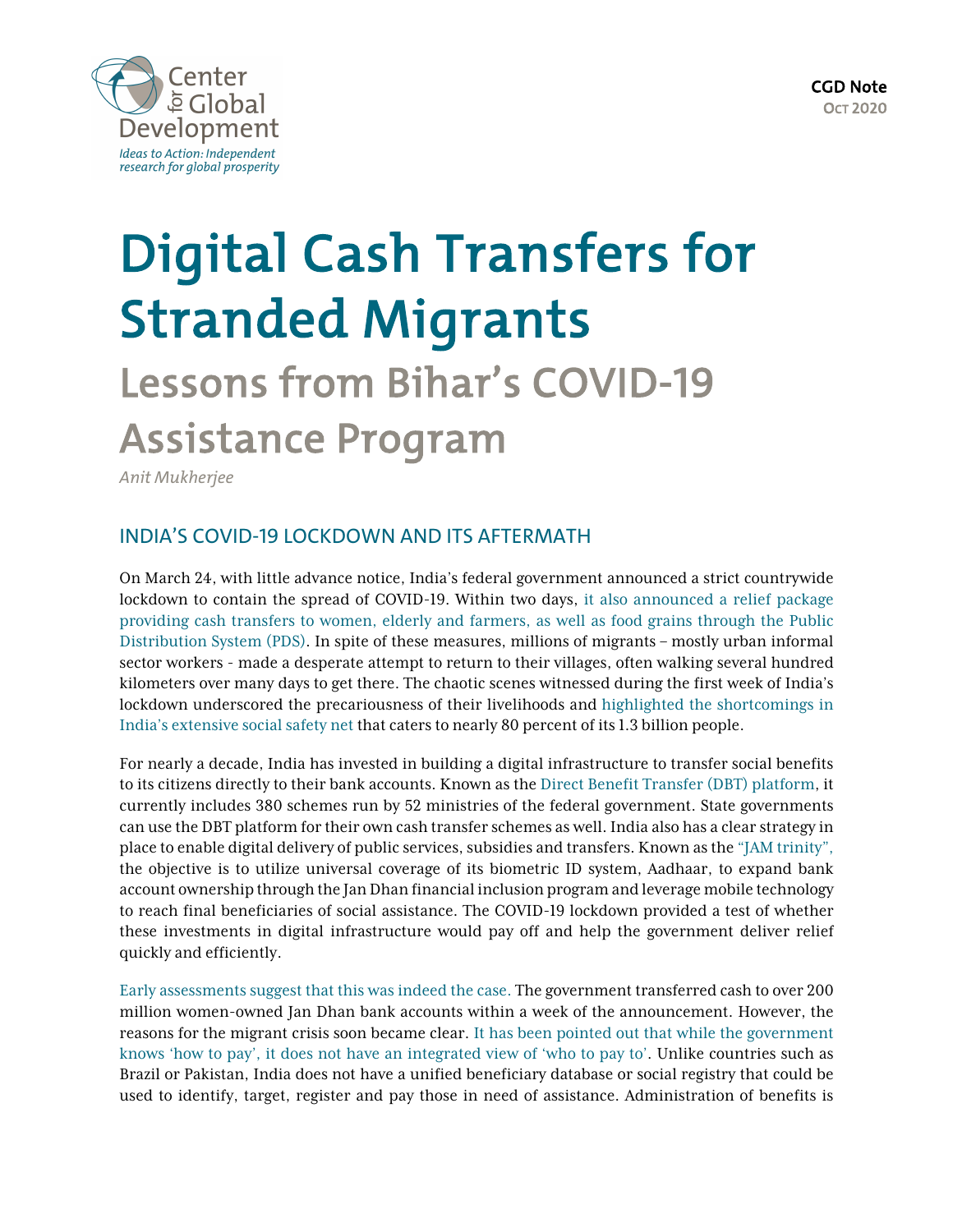fragmented – they are a mix of in-kind, voucher and cash transfer schemes run by different ministries, departments and agencies. More importantly, India's states have their own social assistance programs while at the same time coordinate, supplement and implement federal schemes. This patchwork of financing and delivery of social assistance means that even though [some states have implemented in](https://www.cgdev.org/publication/digital-governance-krishna-glimpse-future-working-paper)[state portability for certain programs](https://www.cgdev.org/publication/digital-governance-krishna-glimpse-future-working-paper) such as the Public Distribution System for foodgrains (PDS) and social pensions, in general benefits are not transferable across state jurisdictions.

# REACHING MIGRANTS THROUGH CASH TRANSFERS: BIHAR'S CORONA SAHAYATA (ASSISTANCE) PROGRAM

With the lockdown eliminating their sources of income, the lack of access to social assistance was an important consideration for migrants to undertake the journey to get back 'home', the place where they are registered to receive them. While some made it back to their hometowns and villages, the majority of migrants were left stranded in the cities where they worked. As India's economy ground to a halt, the situation of those employed in the informal sector, in particular, became increasingly desperate. Many came from Bihar, a north Indian state of 120 million people. Responding to their plea for help, on April 7, the [State government launched the 'Corona Sahayata \(Assistance\)' scheme](https://www.ndtv.com/india-news/covid-19-bihar-chief-minister-nitish-kumar-launches-scheme-to-provide-special-assistance-to-people-s-2207300) to provide cash assistance through payments into bank accounts to tide over the immediate crisis.



In the global context, Bihar's emergency assistance program is not unique.<sup>a</sup> Many countries have implemented social transfers to support [informal workers or the "new poor" using digital transfers](http://pubdocs.worldbank.org/en/655201595885830480/WB-G2Px-Scaling-up-Social-Assistance-Payments-as-Part-of-the-Covid-19-Pandemic-Response.pdf). However, Bihar's initiative is a rare example of a sub-national government's effort to identify, onboard and pay a specific segment of the population (i.e., migrants) adversely affected by the pandemic, doing so remotely, at scale and without the benefit of an existing database, using a "digital first" identification and payments approach to transfer funds quickly and efficiently.

Seen in that context, we believe that Bihar's case holds lessons both for India and globally. [As we have](https://www.cgdev.org/blog/digital-technology-scale-covid-19-social-assistance-what-have-we-learned) documented in a [recent CGD policy paper](https://www.cgdev.org/blog/digital-technology-scale-covid-19-social-assistance-what-have-we-learned), COVID-19 creates additional challenges that policymakers need to consider while designing and implementing new social assistance programs. This note

<sup>a</sup> Two other states, West Bengal and Madhya Pradesh, also initiated similar COVID-19 relief programs for stranded migrants. A comparative analysis could be a topic of future research once more data becomes available.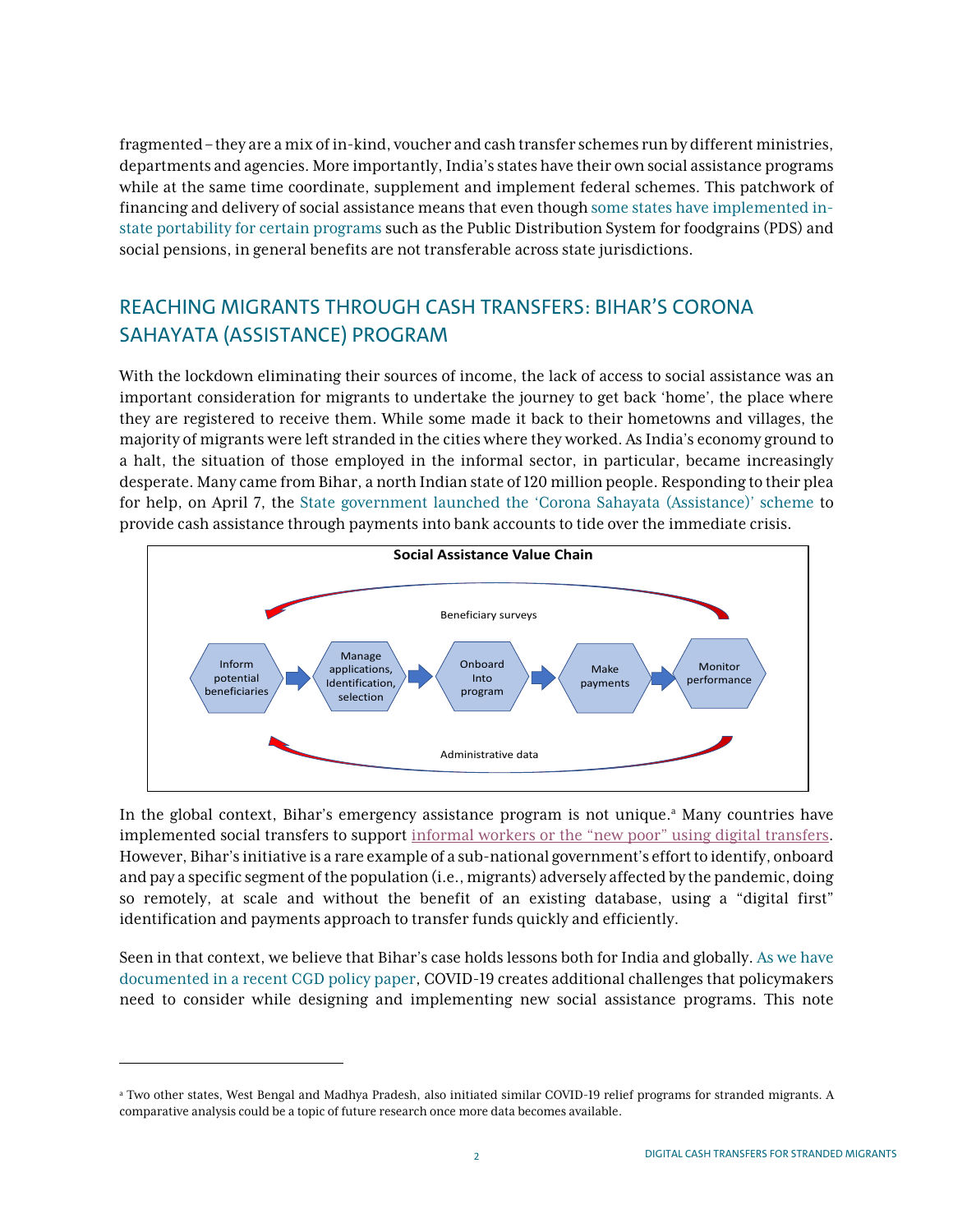describes how Bihar addressed the policy challenges to implement the program and the lessons it holds for India and globally.

### BOX 1. RAMBABU'S STORY

After finishing high school two years ago, Rambabu Kumar left his native village in Bihar for Gujarat, an industrial state in western India 2000 km away. He got a job as a trainee in a manufacturing plant and became a machine operator after a year with a regular salary. But life was interrupted for the 22 year-old when the Indian government announced the national lockdown on March 24. The company refused to pay its employees, urging them to "go home". With bus and train services suspended, Rambabu had no option but to wait for the lockdown to be lifted – his home was too far to walk.

Rambabu was forced to dip into his meagre savings to buy provisions from the local store. His ration card was registered in Bihar which made him ineligible to get food grains from PDS shops in Gujarat. His brother who lived in the village informed Rambabu about Corona Assistance program after it was announced on April 7. He decided to apply for it, as did nearly 3 million others who were in a similar situation.

Before leaving for Gujarat, Rambabu had opened a bank account in Bihar through the Jan Dhan financial inclusion program, fulfilling one of the main criteria to receive the transfer. Rambabu had a smartphone so he downloaded the app and watched YouTube videos to learn how to apply for the assistance. His bank account was linked to his Aadhaar and mobile number, so the application process was relatively seamless. He got an SMS to confirm that his application was received and another one four days later to inform him about the bank deposit. This came as a huge relief – he went to the local grocery store-cum-bank agent, withdrew Rs.1000 paying a 1% cash out fee, paid his dues with the store and used the rest to buy a train ticket back to Bihar. But not everyone was so fortunate – his two friends also applied for the Corona Assistance but their applications were rejected. They did not know the reason why.

At the time of this interview, Rambabu was living with his family in his native village. He regularly gets phone calls from his former employers requesting him to return to his job in Gujarat. He said he is seriously considering doing so to support his family through the COVID-19 crisis.

#### DESIGN AND DELIVERY

The objective of Bihar's Corona Assistance program was relatively straightforward. It was to transfer Rs.1000 (\$15) to the bank accounts of Bihari migrant workers who were stranded outside the state due to the lockdown and who were interested to return safely to Bihar. The database of registered beneficiaries was also used a few weeks later when special migrant trains (Shramik Specials) were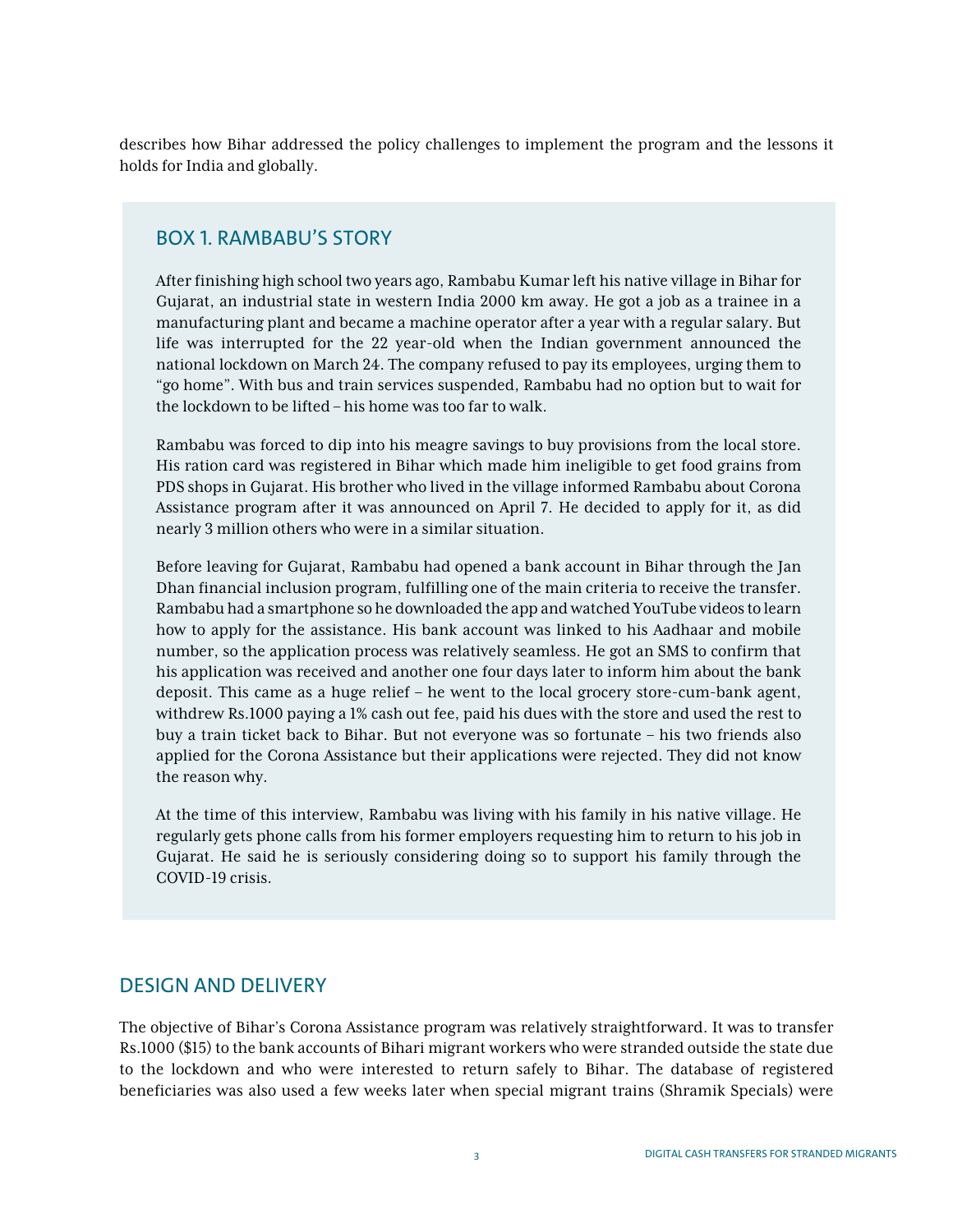operated from large urban centers all over India to Bihar. Hence, this registration process also helped in logistics at a time when regular railway ticketing processes were suspended owing to the lockdown.

However, the design and implementation were complex. Given the circumstances of the pandemic, the scheme had to be 'end-to-end' digital across the whole social transfer value chain, with clear communication strategy, remote registration, verification, enrollment and payment.

The most critical factor was the identification of beneficiaries and verification of their eligibility–"who to pay". Once that was successful, the "how to pay" was relatively simple. The DBT platform ensured that it was done quickly and efficiently, provided the financial information supplied was correct. As we shall see below, this was not the case in many instances, leading to confusion at best and denial of assistance at worst.

#### a. Information and Onboarding

Cash transfer programs need clear communication of conditions of eligibility and documentation. Without that, administrative systems can be overwhelmed with spurious applications that slow down disbursement and erode trust in the capacity of the state to deliver on its promises. Digital technology – ID, mobile communication and digital payments - can be used to underpin the delivery infrastructure and help reach the target group efficiently and minimize exclusion errors.

For Bihar's Corona Assistance, it was made clear that the scheme was only for those who were domiciled in the state but temporarily living in other parts of the country. It required applicants to provide proof of residence outside Bihar and bank account registered in Bihar to receive the assistance. Qualitative research shows that both of these were difficult to fulfill for many migrants, especially those working in the urban informal sector.<sup>b</sup>

The onboarding process was wholly digital. Those with smartphones could download an Android application (Corona Sahayata App) to complete the registration. People without smartphones could register through the website of the Bihar State Disaster Management Agency, the nodal agency in charge of program implementation. However, even those applying through the website were required to possess a mobile phone (or have access to one) to receive a one-time password, without which they would not be able to complete the application process.

With these eligibility rules, [the Bihar government received 2.9 million applications within a month of](https://scroll.in/article/963164/bihars-promise-of-rs-1000-aid-is-little-solace-to-millions-of-returning-migrant-workers) [the launch of the scheme, out of which 2.03 million were verified and paid by May 24](https://scroll.in/article/963164/bihars-promise-of-rs-1000-aid-is-little-solace-to-millions-of-returning-migrant-workers). Even with the limited financial support and other constraints, the rollout and payment were rapid, addressing the primary objective of delivering compensation in a time of crisis to those who needed it most.<sup>c</sup>

bMSC State Covid-19 Response Report, July 2020.(https://www.microsave.net/wp-content/uploads/2020/08/Report\_MSCassessment-of-Indian-states-response-to-Covid-19-Round-4.pdf)

<sup>c</sup> It is difficult to get exact the number of migrants from Bihar living in other states. National Sample Survey 2007-08 estimated that 5.67 percent of the population were migrants, or 6.8 million as per current projections. Others have estimated that 50 percent out of nearly 20 million households in Bihar are exposed to migration

<sup>(</sup>https://www.iipsindia.ac.in/sites/default/files/news\_documents/50PercentOfBiharhouseholdsexposedtomigrationStudyTimesof India.pdf)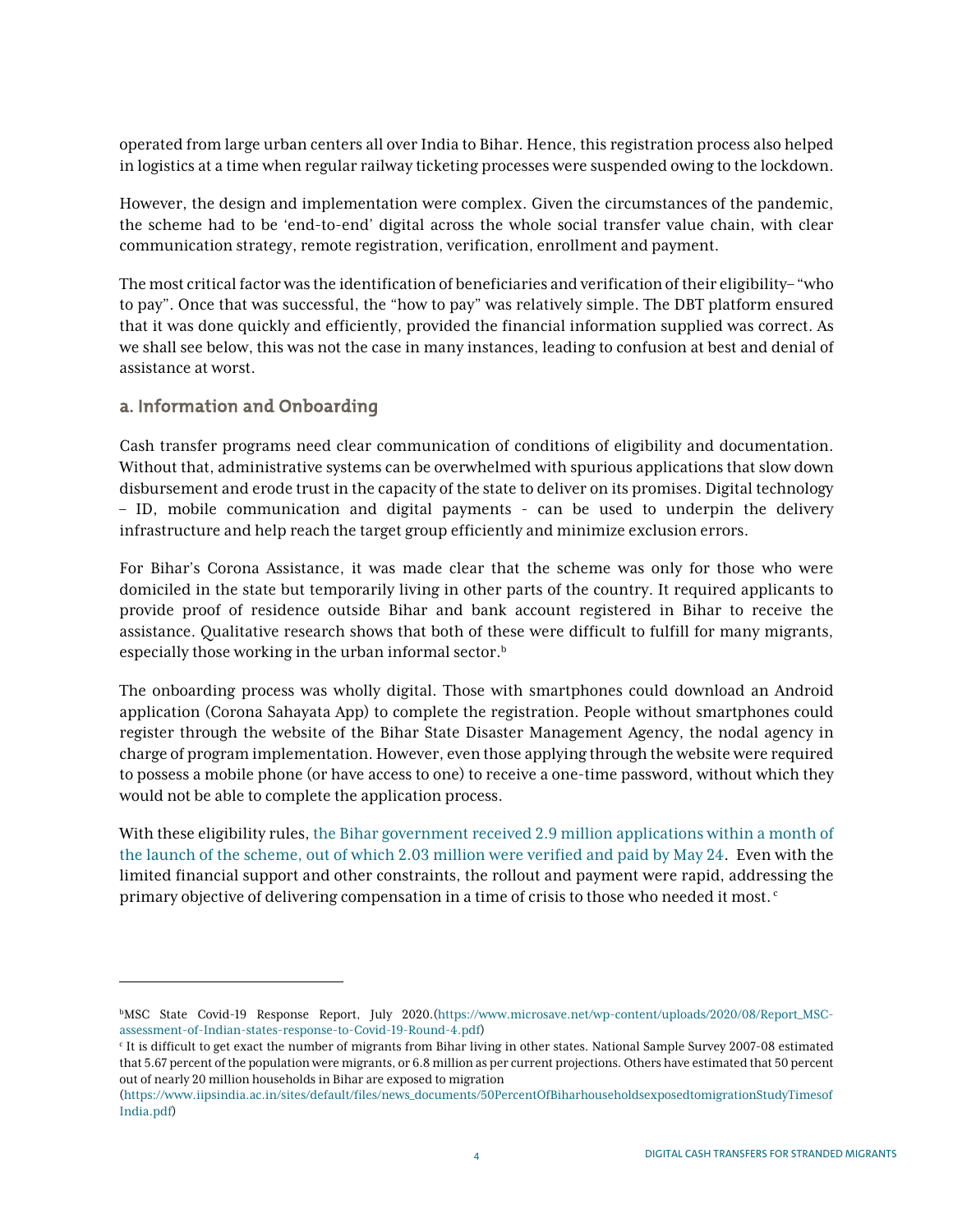### b. Identification and Eligibility Screening

- **(i) Verified identity:** The scheme mandated Aadhaar as the only accepted identification document. Applicants had to upload a snapshot or a scanned copy of their Aadhaar credential. This step was needed to triangulate identification information –recent photo, Aadhaar details and mobile number. In addition, they had to upload a photograph (selfie was accepted for those using the app) which was matched against the one in their Aadhaar credential. While we are not aware of the exact backend process of verifying photographs, this is a novel way to undertake remote biometric verification using a face-enabled ID database – something that has not been used previously in the context of social assistance programs.
- **(ii) Physical address:** Since the objective of the scheme was to provide relief to migrants from the state stranded outside due to COVID-19 lockdown, it was necessary to furnish proof of a physical address at the current place of residence. To establish that the person is from Bihar, the program stipulated that s/he had to provide details of a bank account registered in the state. It is unclear why the government decided not to use the information available from Aadhaar, voter's ID, driving license or ration card which are accepted in most government programs. This was an interesting design feature, but we do not have sufficient information to determine if this proved to be exclusionary or not.
- **(iii) Financial address:** As noted above, applicants could receive the benefits only if they had a bank account registered in Bihar. The last step was to provide information of the beneficiary bank account in Bihar (including the IFSC or Routing Code). This increased the risk of human error while typing multiple numbers, which caused many of the applications to be rejected, requiring beneficiaries to go through the process of re-applying for the benefit. This meant additional hardship for people who did not have smartphones, having to find alternative means to access the government's online portal in the middle of the stringent lockdown. Moreover, the bank account had to be linked to Aadhaar to receive the payment, adding another layer of uniqueness but also potential for exclusion of those in need.

#### c. Payment Mechanism and Grievance Redressal

As per the information released by the Government of Bihar (May 24), just over two-thirds of the applicants were successfully paid through the DBT platform within the first two months of implementation. Detailed implementation data is not publicly available making it difficult to assess the efficiency and effectiveness of the scheme.

On the payments side, it has been reported that the cash assistance was insufficient given the need faced by migrants. The application process was cumbersome and many did not receive their payments due to incorrect banking information. A common problem was that many accounts were inactive which required updating KYC to receive the compensation. While this difficult even in normal circumstances, the lockdowns made it almost impossible for migrants to go through the process of activating their accounts to obtain what is a relatively small, one-off grant. The costs, it seems, outweighed the benefits.

Compared to other emergency relief programs announced by the federal government, Bihar's Corona Assistance scheme was limited in scope and scale. However, it filled an important need and a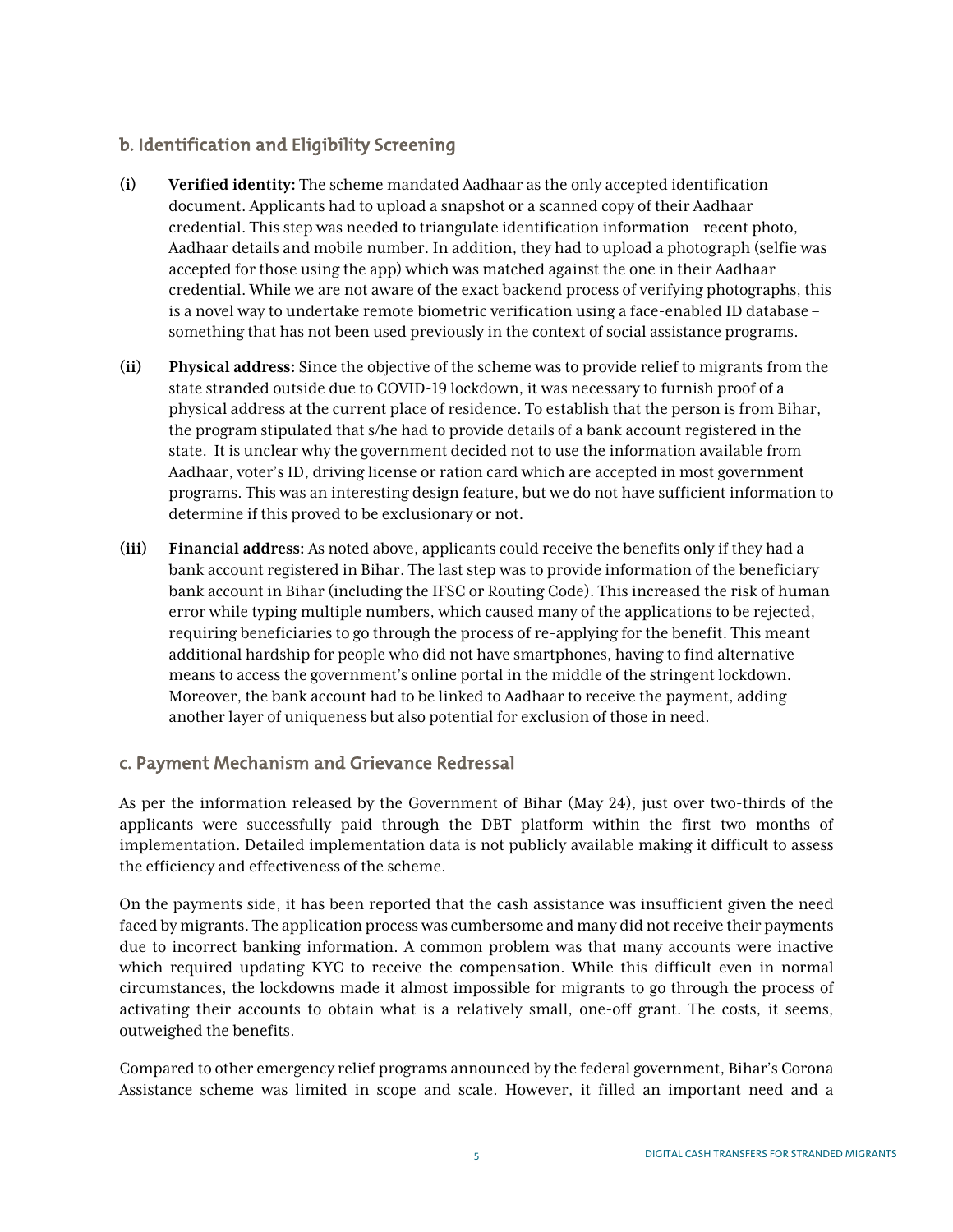significant gap in federal response which did not explicitly target stranded migrants – the previously invisible 'new poor' whose existence was brought to stark relief by the COVID-19 pandemic.

## LESSONS FROM BIHAR'S CORONA ASSISTANCE PROGRAM

Bihar's initiative addressed a critical need for cash assistance that had to be designed, directed and delivered digitally. We do not, however, have enough data to make a judgement on its efficiency and impact. Specifically, we would like to obtain weekly registration and payment information to understand how well the scheme design translated into actual disbursement. Also, we are not aware of any beneficiary level surveys that can help us assess the experience and impact of the scheme along the social transfer value chain. Finally, it would be helpful to understand measures put in place to reduce exclusion (there are reports of difficulty in accessing the helpline) and obtain feedback, and whether such processes were used to re-design the program and make it more effective and efficient.

Even with these caveats, Bihar's case indicates several lessons for [over 200 countries delivering](https://openknowledge.worldbank.org/handle/10986/33635) [COVID-19 social assistance payments to over a billion new beneficiaries](https://openknowledge.worldbank.org/handle/10986/33635). Even with a unique, universal and digital ID platform, high rates of bank account and mobile phone ownership, identifying and paying migrants is a challenging proposition. Digital technologies help to quickly rollout and scale up programs but a lack of unified social registry is a serious constraint. Complex design, eligibility norms and ID verification can be critical roadblocks. Finally, receiving and accessing the cash transfer is not straightforward and bank accounts may not always be the best option to receive emergency payments especially with restrictions to mobility and access to cash out points.

Exclusion remains a daunting challenge. Digital first programs often ignore people at the bottom of the digital pyramid with the least digital capacity – Bihar's program is no exception. People with smartphones could use the Android application (iOS was not supported) to register for the program while those without it had to overcome additional hurdles to complete the process. Last mile payment through bank accounts and many people faced problems entering correct bank account details, dormant accounts requiring KYC, and to cash out once the assistance was received. Bihar's program could have paid to digital wallets or provided e-vouchers to cash out at bank or mobile money agent points, as was done in Togo, Namibia and Colombia - it was a policy choice not to do so.

**In spite of all the drawbacks, Bihar's Corona Assistance managed to reach over two million people within few weeks of its launch. This provides us with a case study on how to design a new program to target the "new poor", using digital mechanisms and platforms to identify, onboard and transfer social assistance remotely, overcoming the challenges posed by the COVID-19 pandemic.**